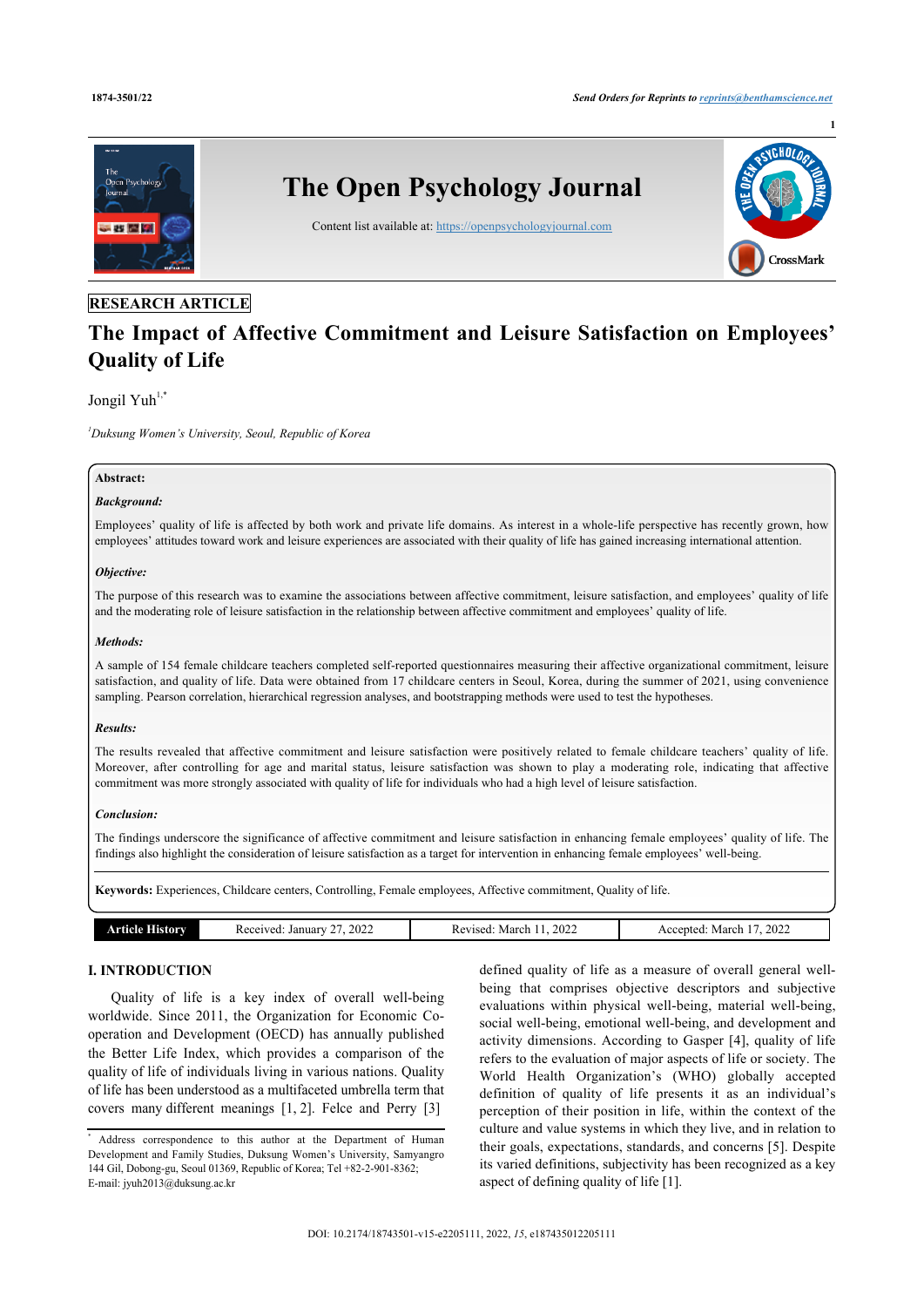#### **2** *The Open Psychology Journal, 2022, Volume 15 Jongil Yuh*

Improving employees' quality of life is of current interest for researchers and human resource professionals. The quality of work-life is a multidimensional dynamic construct that refers to the impact of the workplace on satisfaction in the work-life domain, nonwork life domain, and satisfaction with overall life [[6](#page-6-5)]. Literature reviews stated that quality of worklife, which is crucial for an organization to attract and retain competent employees, is defined as a construct with various dimensions [\[7](#page-6-6) - [9\]](#page-6-7). Empirical studies revealed that the quality of work-life is influenced by various factors, such as organizational climate, leadership style, emotional intelligence [[6](#page-6-5)], organizational culture, work and personal goals[[10\]](#page-6-8), employees' self-efficacy [\[11\]](#page-6-9),and spiritual leadership [[12\]](#page-6-10). Reviews and empirical findings show that employee's quality of life comprises dimensions in various life domains.

A key to understanding the quality of life of employees is to understand their organizational commitment, which refers to their attitudes toward their organization. Meyer and Allen [\[13](#page-6-11)] categorized organizational commitment into affective commitment, normative commitment, and continuance commitment. A meta-analysis of Mayer and Allen's threecomponent model of commitment revealed that affective commitment had the strongest and most favorable correlations with both organization- and employee-related outcomes [[14\]](#page-6-12). Affective organizational commitment refers to "a psychological state that characterizes an employee's relationship with their organization (p.395)" [\[15](#page-6-13)]. An affective commitment is the most important factor of loyalty and commitment among the three components [[16](#page-6-14), [17](#page-6-15)]. Moreover, it was more strongly related to work-life balance among women healthcare workers in India than were their normative and continuance commitments [\[18\]](#page-6-16). Individuals with substantial affective organizational commitments identify with, are involved in, and enjoy membership in the organization [[19](#page-6-17), [20\]](#page-6-18). They admire the atmosphere or culture of the company and experience a sense of enjoyment when completing job duties[[19](#page-6-17), [20\]](#page-6-18). Empirical research has demonstrated that affective commitment is positively related to work engagement and job satisfaction[[21](#page-6-19) - [24\]](#page-7-0) while negatively related to turnover and intention to quit[[25](#page-7-1), [26\]](#page-7-2). The affective commitment is positively related to the meaningfulness of work and employee engagement and mediates the relationship between them [\[27\]](#page-7-3). Although affective commitment has been considered a crucial factor of work-related variables, research on the impact of employees' affective commitment on their general quality of life from a whole-life perspective remains scant.

Leisure in nonwork areas is another essential variable in defining quality of life. Leisure can be defined as a "portion of an individual's time that is not directly devoted to work or work-connected responsibilities or other obligated forms of maintenance or self-care (p.27)," embracing their freedom and choice[[20\]](#page-6-18). McLean, Hurd, and Anderson suggested that leisure can be viewed in six diverse ways [[28](#page-7-4)]. Whereas the classical view of leisure regards leisure as a state of being in which an activity is performed for its own sake, in contrast to purposeful action; it can be considered a symbol of social class, unobligated time, activity, a state marked by freedom, or spiritual expression[[28](#page-7-4)]. These six views or definitions are

used complementarily rather than exclusively. Despite the different approaches to leisure, there is a consensus that leisure makes people feel better about their lives. Newman, Tay, and Diener [\[29](#page-7-5)] proposed five core psychological mechanisms to explain why leisure promotes subjective well-being; these mechanisms included detachment recovery, autonomy, mastery, meaning, and affiliation (DRAMMA).

Leisure satisfaction has been recognized as a better predictor of quality of life than leisure per se. A meta-analysis revealed that leisure engagement and subjective well-being were moderately associated and were mediated by leisure satisfaction [\[30](#page-7-6)]. Leisure satisfaction refers to "the positive perceptions or feelings which an individual forms, elicits, or gains as a result of engaging in leisure activities and choices (p.22)" [\[31](#page-7-7)]. Previous empirical studies showed that leisure satisfaction predicted college students' happiness and psychological well-being [[32\]](#page-7-8) and city residents' quality of life and life satisfaction [\[33,](#page-7-9) [34](#page-7-10)]. Leisure satisfaction was found to impact Chinese college students' overall well-being even after their personality traits were controlled [[35\]](#page-7-11). Leisure satisfaction is positively associated with happiness from the Asia Barometer data [[36\]](#page-7-12) and happiness and quality of life domains from the telephone survey of Chinese Canadians and British Canadians [\[37](#page-7-13)]. Among the few studies examining employees' leisure satisfaction and their quality of life, one conducted by Turkey indicated that increased leisure satisfaction among health professionals increased their quality of life [[39](#page-7-14)]. While increasing attention has been drawn to leisure as a key element of general well-being, the understanding of leisure in non-Western countries is still limited [\[39](#page-7-14), [40](#page-7-15)]. Asia-based research on the role of leisure satisfaction in the quality of life remains scarce [[41\]](#page-7-16).

Although employees' quality of life encompasses both organization- and leisure-related domains, knowledge about the combined effects of both domains is limited. Previous studies have shown leisure-related variables as moderators [\[42](#page-7-17), [43](#page-7-18)]. Frontline hospitality employees' satisfaction with their leisure benefit system moderated the relationship between their workto-leisure conflict and quality of life [\[42\]](#page-7-17). Exhausted employees failed to detach from work when they did not engage in pleasurable leisure experiences, whereas exhaustion did not predict psychological detachment from work when employees had pleasurable leisure experiences [[43](#page-7-18)]. Although these findings imply that leisure satisfaction might intensify the relationship between affective commitment and quality of life, less attention has been paid to the delineation of the associations among affective commitment, leisure satisfaction, and quality of life. Moreover, knowledge regarding the integrated effects of affective commitment and leisure satisfaction on employees' quality of life in a non-Western context remains limited. A recent study by Gui, Kono, and Walker showed that leisure and work domain satisfaction is positively related to subjective global life satisfaction among Hong Kong Chinese workers [[44\]](#page-7-19). More research is needed to understand the intertwining effect of work and leisure in the Asian context to extend our knowledge of employees' quality of life. In particular, according to a 2020 survey by the Better Life Index, Korea is one of the most overworked countries with a very poor work-life balance [\[45,](#page-7-0) [46](#page-7-20)]. The percentage of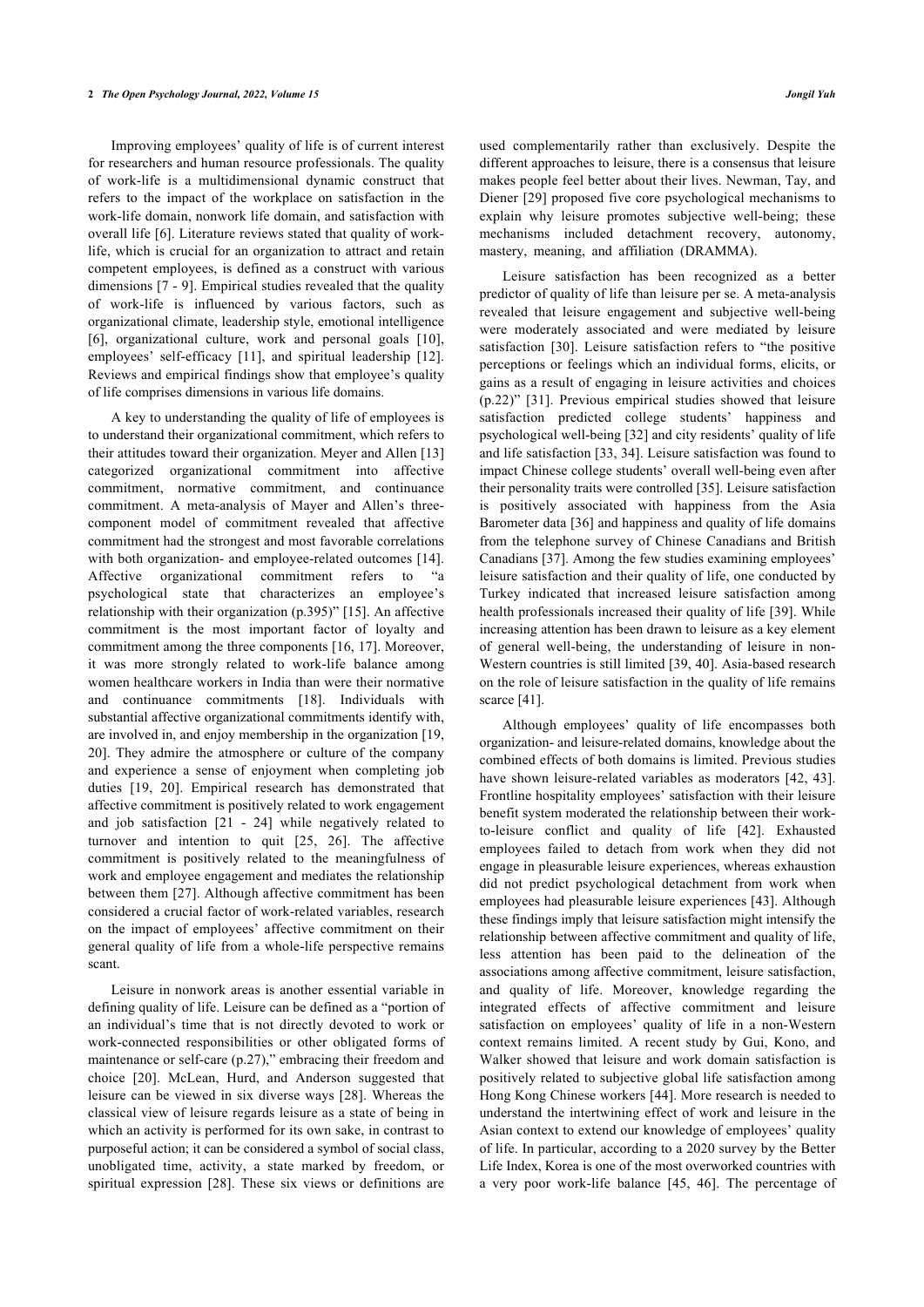employees working prolonged hours was 25.2%, compared to the OECD average of 11% [\[45,](#page-7-0) [46](#page-7-20)]. Investigating the association between affective commitment and leisure satisfaction with the quality of life in Korea is of interest, given that the work-life balance, in particular among female employees, has recently become more pronounced in Korea [[45,](#page-7-0) [47](#page-7-21)].

#### **1.1. The Present Study**

<span id="page-2-0"></span>Based on all the above considerations, the general aim of the present study is to investigate the association between affective commitment, leisure satisfaction, and quality of life for female childcare teachers in Korea. Furthermore, the moderating effect of leisure satisfaction on the influence of affective commitment on the quality of life was examined. Early childhood work issues and teachers' well-being have gained international attention and require further research [[48](#page-7-3) - [50\]](#page-7-5). Early childhood education has been known to have a high staff turnover [[51](#page-7-22)] and challenges, such as workload, menial pay, and low social values [\[49](#page-7-4)]. The early childhood education and care workforce has received growing attention in many countries [\[52,](#page-7-7) [53\]](#page-7-23). Working in early childhood education and care is relatively challenging considering public perceptions, burnout, health risks, and turnover rates in the US [\[34\]](#page-7-10), China [[54\]](#page-7-24), and Korea [[55,](#page-7-10) [56\]](#page-7-25). In Korea, in the last two decades, governmental childcare support policy has been emphasized, operating an estimated 35,352 childcare centers as of December, 2020, compared to an estimated 20,097 childcare centers in 2001[[57](#page-7-26), [58\]](#page-7-27) despite decreasing fertility rate. However, the turnover rate is high, demonstrating that 12.2% of childcare teachers intended to quit their jobs, according to a childcare center survey conducted in 2018 [\[56](#page-7-25)]. Those who work in childcare in Korea are predominantly females. Although there is increasing attention on the importance of fostering employees' well-being, a limited systematic investigation has been undertaken to assess variables in work and nonwork domains on their quality of life in early childhood education and care workforce comprised of predominantly females. In particular, early childhood educators' well-being has been recognized to closely relate to high-quality education and care that facilitate development in young children[[59\]](#page-7-28). Exploring whether affective commitment and leisure satisfaction influence quality of life would provide significant insights into the childcare field with the empirical evidence of the intertwining effect between work and nonwork domains on quality of life among employees.

Given that few studies have investigated the integrated effects of work-related and leisure-related variables among female employees in an Asian context, the current study fills the gap by providing insights into more detailed information concerning the enhancement of female employees' well-being. Evidence of interaction can be confirmed if the effect of the focal predictor on the outcome variable differs in size, direction, or strength as a function of the moderating variable [[60\]](#page-7-29). The interaction between affective commitment and leisure satisfaction and its influence on the quality of life can be depicted in the form of a conceptual diagram in Fig. (**[1](#page-2-0)**). Therefore, the following hypotheses were formulated.

H<sub>1</sub>: Affective commitment is positively related to employees' quality of life.

 $H_2$ : Leisure satisfaction is positively related to employees' quality of life.

H3 : Leisure satisfaction moderates the relationship between affective commitment and quality of life. Specifically, the relationship between affective commitment and quality of life is stronger among employees who have high levels of leisure satisfaction than those who have low levels of leisure satisfaction.



Fig. (1). Conceptual model.

# **2. METHODS**

#### **2.1. Participants**

The participants of this study were 154 childcare teachers from 17 childcare centers in the Seoul metropolitan area of Korea. The average age of the sample was 39.92 years (*SD*=9.57). Regarding marital status, 92 (59.7%) women were married, and 62 (40.3%) were single. In terms of the highest level of education, 14 (9%) had graduated from high school, 73 (47.1%) had graduated from community colleges, 65 (42.2%) were university graduates, and 2 (1.3%) completed graduate school. The average work experience of the sample was 8.86 years (*SD*=5.60). All participants worked at childcare centers with full-day programs.

#### **2.2. Procedures**

A cross-sectional survey study was conducted. The study was reviewed and approved by the Human Ethics Committee of the university with the author's affiliation. Ethical approval for the study was granted by the Human Ethics Committee of the university, and the study was conducted in accordance with the Declaration of Helsinki.

On receiving ethical approval, the research team contacted directors and teachers in childcare centers within the district where the university was located through phone or visitation during the summer of 2021. Directors and teachers were introduced to the purposes and procedures of the study. Teachers in seven childcare centers agreed to participate in the study. Childcare teachers were notified of the opportunity to participate in the study. The research team visited each childcare center with the survey package, which contained selfreported questionnaires and questions concerning demographic characteristics. Participants were informed that their participation in the study was voluntary. The research team assured the participants that their answers would be confidential and would be utilized solely for the purposes of the study. Signed informed consent forms were obtained from all participants. In total, 160 questionnaires were collected. Six invalid questionnaires were eliminated, and the remaining 154 valid questionnaires were included in the final analysis.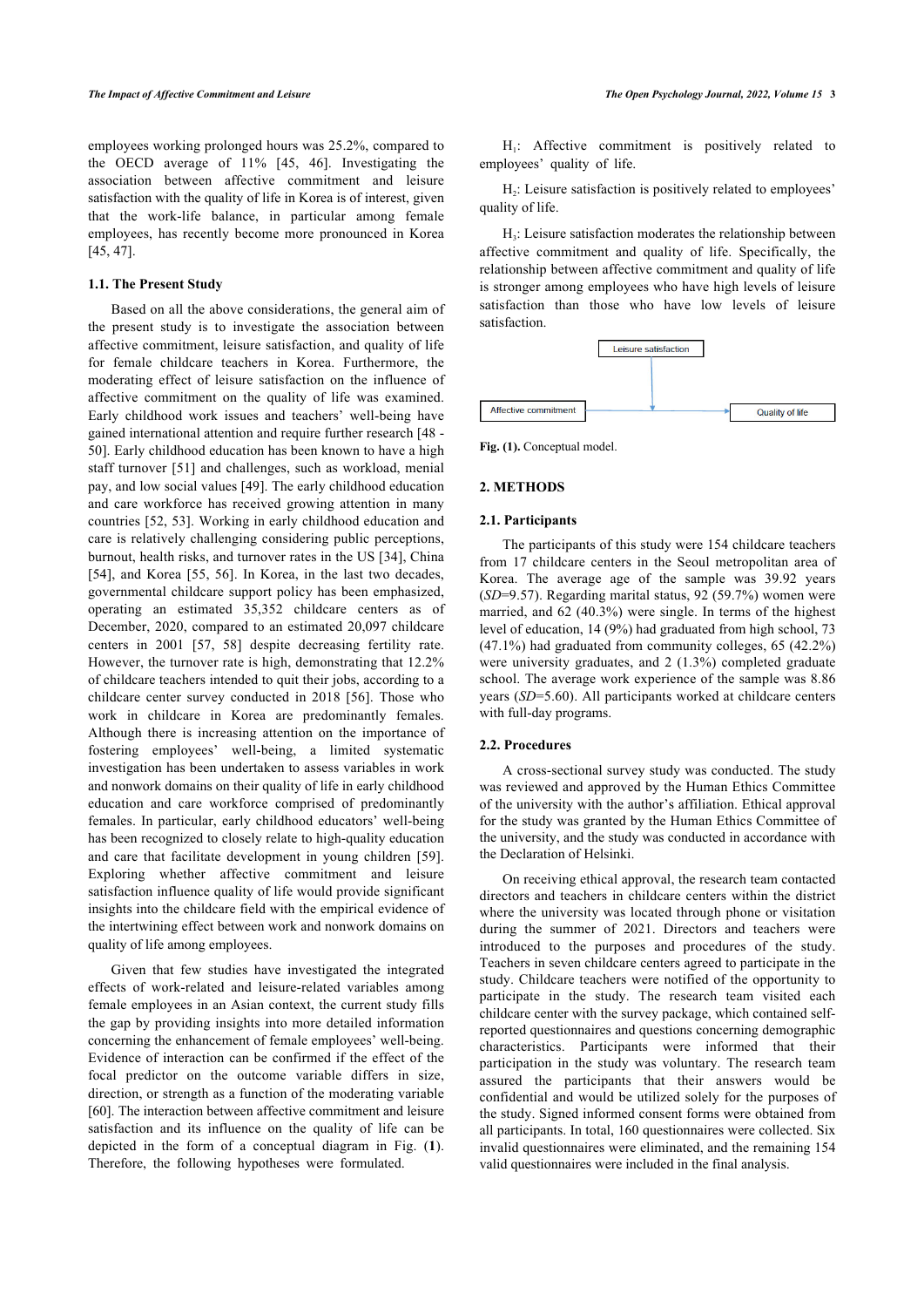#### **2.3. Measures**

#### *2.3.1. Affective Organizational Commitment*

The affective commitment was assessed using a questionnaire that was modified by Jung [[61](#page-7-30)] and adapted to childcare settings in Korea by Kang [[62](#page-7-31)]. The questionnaire consisted of 7 items, and responses were provided using a fivepoint Likert scale ranging from 1 (strongly disagree) to 5 (strongly agree). This questionnaire is based on the organizational commitment questionnaire developed by Meyer and Allen[[13\]](#page-6-11). With samples from the Koran population, affective commitment demonstrated satisfactory reliability, convergent validity, and construct validity[[20](#page-6-18)]. The questionnaire included items, such as "I would be very happy to spend the rest of my career with this childcare center" and "I really feel as if this childcare center's problems are my own." Higher scores indicated greater levels of affective organizational commitment. The Cronbach's alpha reliability of affective organizational commitment was .83 in the present study.

#### *2.3.2. Leisure Satisfaction*

Leisure satisfaction was assessed using a questionnaire developed by Ahn [[63\]](#page-7-32), in which overall leisure satisfaction was determined across five dimensions of perceived satisfaction. The questionnaire consisted of 17 items that measured health improvement (3 items), skill improvement (4 items), social relationship (3 items), self-development (3 items), and stress reduction (4 items), using a five-point Likert scale that ranged from 1 (strongly disagree) to 5 (strongly agree). Factor analysis using a sample of 1,079 adult Korean adults confirmed the five dimensions [[63](#page-7-32)]. The questionnaire demonstrated satisfactory reliability[[63](#page-7-32)] and was used in samplesof the adult population in Korea [[64](#page-8-0), [65](#page-8-1)]. The questionnaire included items, such as "My leisure activity helps me have new experiences" and "My leisure activity gives me self-confidence." Higher scores indicated greater levels of leisure satisfaction. In the present study, Cronbach's alpha reliability for the total score was .93, and for health improvement, skill improvement, social relationship, selfdevelopment, and stress reduction dimensions, scores were .86, .78, .87, .90, and .92, respectively.

# *2.3.3. Quality of Life*

The WHO Quality of Life BREF (WHOQOL-BREF) was used to measure the participants' quality of life[[66](#page-8-2)]. The WHOQOL-BREF has been validated cross-culturally,

including the validation conducted in Korea[[67](#page-8-3)]. The WHOQOL consisted of 26 items pertaining to four domains and one facet covering overall quality of life and general health. The responses to the items were provided using a fivepoint Likert scale that ranged from 1 to 5. The WHOQOL has been used in previous studies with samples of childcare teachers in Korea [\[68,](#page-8-4) [69](#page-8-5)]. The items covered four domains, which included physical health (*e.g*., "To what extent do you feel that physical pain prevents you from doing what you need to do?"), psychological health (*e.g*., "How often do you experience negative feelings, such as blue mood, despair, anxiety, depression?"), social relations (*e.g*., "How satisfied are you with your personal relationships?"), and environment (*e.g*., "How satisfied are you with the conditions of your living place?"). The Cronbach's alpha reliability of the overall WHOQOL was .93 in the present study.

#### **2.4. Statistical Analysis**

Data analyses were performed using the statistical package SAS 9.4. and SAS PROCESS macro. Prior to the primary analyses, Cronbach's alpha coefficients for internal consistency were calculated for each of the scales. The general tendency of the study variables (*i.e*., mean, standard deviation, range, and other characteristics) and the Pearson correlation coefficients between variables were employed. Hierarchical multiple regression analyses were used to examine the associations among the study variables. Moderation analyses were conducted by adopting Model 1 using the SAS PROCESS macro[[60](#page-7-29)]. To test the moderating effects, a conditional process analysis was applied with a bootstrapped approach using 5,000 samples. Biases were corrected at 95% confidence intervals. The variables were centered, and products between the centered variables were included in the model as interaction terms.

#### **3. RESULTS**

Table **[1](#page-3-0)** shows the Pearson product-moment correlations among affective organizational commitment, leisure satisfaction, and quality of life along with their respective means, standard deviations, ranges, and Cronbach's alpha reliability. The reliability of the measures ranged from .83 to .93, which was considered acceptable. As shown in Table **[1](#page-3-0)**, quality of life was significantly correlated with affective commitment ( $r=29$ ,  $p<001$ ) and leisure satisfaction ( $r=39$ , *p*<.001). Additionally, affective commitment was found to be significantly correlated with leisure satisfaction (*r*=.28, *p*<.001). Thus, Hypotheses 1 and 2 were supported.

<span id="page-3-0"></span>**Table 1. Confirmatory factor analysis results of measurement models.**

| Model          | <b>Factors</b>                                                                                         |          | df <sup>1</sup> | Δχ                  |         |     | CFI TLI RMSEA SRMR AIC<br>$(90\% \text{ CI})$ |     |        |
|----------------|--------------------------------------------------------------------------------------------------------|----------|-----------------|---------------------|---------|-----|-----------------------------------------------|-----|--------|
| Baseline model | Three factors.                                                                                         | 86.86 41 |                 |                     | .95     | .93 | .08<br>$(.06-.11)$                            | .05 | 134.86 |
| Model 1        | Two factors: Affective commitment and leisure satisfaction were<br>combined into one factor.           | 91.37 43 |                 | 4.51                | .94     | .93 | .09<br>$(.06-11)$                             | .06 | 137.37 |
| Model 2        | Two factors: Quality of life and affective commitment were combined 89.44 43 2.58<br>linto one factor. |          |                 |                     | $.95 -$ | .93 | .08<br>$(.06-.11)$                            | .06 | 135.44 |
| Model 3        | Two factors: Quality of life and leisure satisfaction were combined<br>linto one factor.               |          |                 | 353.08 43 266.22 65 |         | .55 | 22<br>$(.20-.24)$                             | .16 | 399.08 |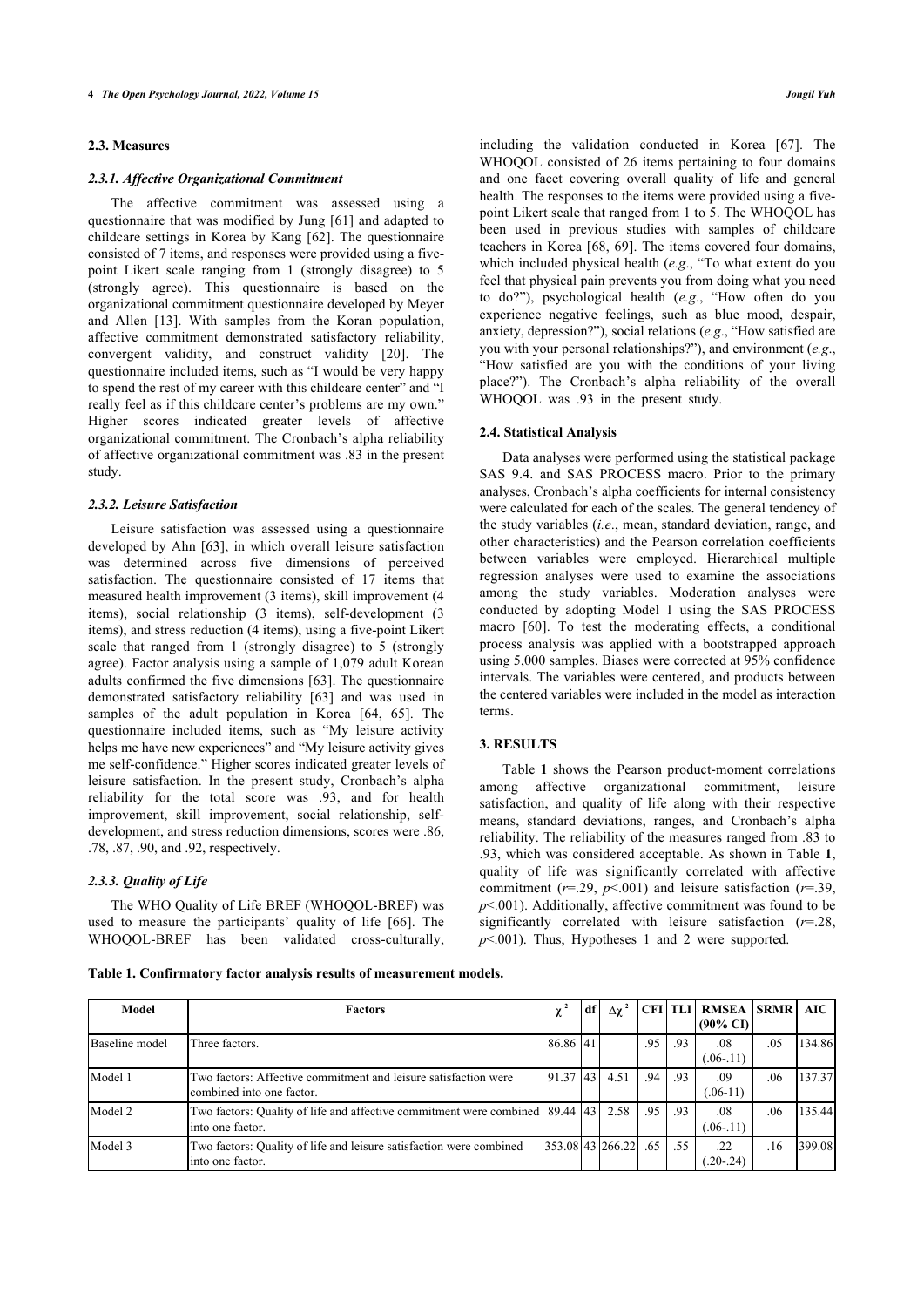| <b>Variables</b>            | Mean  | <b>SD</b> |                          |       |         |         |               |
|-----------------------------|-------|-----------|--------------------------|-------|---------|---------|---------------|
| 1. Age (control)            | 39.43 | 9.57      | $\overline{\phantom{0}}$ |       |         |         |               |
| 2. Marital status (control) | .40   | .49       | $-64**$                  | -     |         |         |               |
| 3. Affective commitment     | 3.52  | .56       | $.25**$                  | $-11$ | .83)    |         |               |
| 4. Leisure satisfaction     | 3.72  | .54       | .00                      | .09   | $.28**$ | .93)    |               |
| 5.Quality of life           | 3.46  | .48       | $.16*$                   | .00   | $.29**$ | $.39**$ | $.93^{\circ}$ |

<span id="page-4-0"></span>

*Note.* \*p<0.05; \*\*p<0.01.

Table **[2](#page-4-0)** shows the hierarchical multiple regression analysis results. Participants' age and marital status (dummy coded) were entered as covariates. As shown in Table**2**, after controlling for the covariates, affective commitment (*ß*=.20, *p*<.05), leisure satisfaction (*ß*=.38, *p*<.001), and the interaction term  $(\beta = 19, p < 05)$  displayed significantly positive effects on the quality of life. Affective commitment, leisure satisfaction, and the interaction term with the covariates of age and marital status explained 24% of the variance in the participants' quality of life.

Moderation analyses were conducted by adopting Model 1 using SAS PROCESS macro. The bias-corrected 95% confidence interval for the interaction effect was bootstrapped 5,000 times (effect=191, SE=.078, lower limit=.037, upper limit=.344). Thus, Hypothesis 3 was supported. As shown in Table **[3](#page-4-1)**, affective commitment was related to their quality of

<span id="page-4-1"></span>**Table 3. Hierarchical regression on quality of life.**

life at one standard deviation above the mean of leisure satisfaction ( $\beta$ =.279, SE=.082, 95% CI=.118-.440) and at average levels of leisure satisfaction (*ß*=.176, SE=.067, 95% CI=.043-.309). However, affective commitment was not significantly related to quality of life at lower levels of leisure satisfaction (β=.072, SE=.077, 95% CI=-.081-.225).

Fig. (**[2](#page-4-2)**) illustrates the plot of the interaction between affective commitment and leisure satisfaction on the quality of life. As shown in the plot, the association between affective commitment and quality of life was stronger in the group of teachers with high levels of leisure satisfaction (values greater than mean plus standard deviation) than those with low levels of leisure satisfaction (values less than mean minus standard deviation). Thus, it was observed that a higher affective commitment might lead to a higher quality of life among employees with high leisure satisfaction.

| <b>Predictors</b>        | Model 1 $(R^2=.04)$               |     | Model 2 $(R^2=21)$                                             | Model 3 $(R^2=0.24)$ |          |                  |
|--------------------------|-----------------------------------|-----|----------------------------------------------------------------|----------------------|----------|------------------|
|                          | <b>Unstandardized coefficient</b> |     | SE Unstandardized coefficient SE Unstandardized coefficient SE |                      |          |                  |
| Age (control)            | .01                               | .01 | .01                                                            | .00 <sub>l</sub>     | .01      | .00 <sub>1</sub> |
| Marital status (control) | .14                               | -10 | .08                                                            | .09 <sub>l</sub>     | .08      | .09              |
| Affective commitment (A) |                                   |     | $.17*$                                                         | .07                  | $.17*$   | .07              |
| Leisure satisfaction (B) |                                   |     | $.28**$                                                        | .07                  | $33**$   | .07              |
| A X B                    |                                   |     |                                                                |                      | $19*$    | .08              |
|                          | $3.08*$                           |     | $9.68**$                                                       |                      | $9.22**$ |                  |
| $R^2$ Change             |                                   |     |                                                                |                      | .03      |                  |

<span id="page-4-2"></span>*Note.* \*p<0.05; \*\*p<0.01.



**Fig. (2).** Interaction effect between affective commitment and leisure satisfaction on quality of life.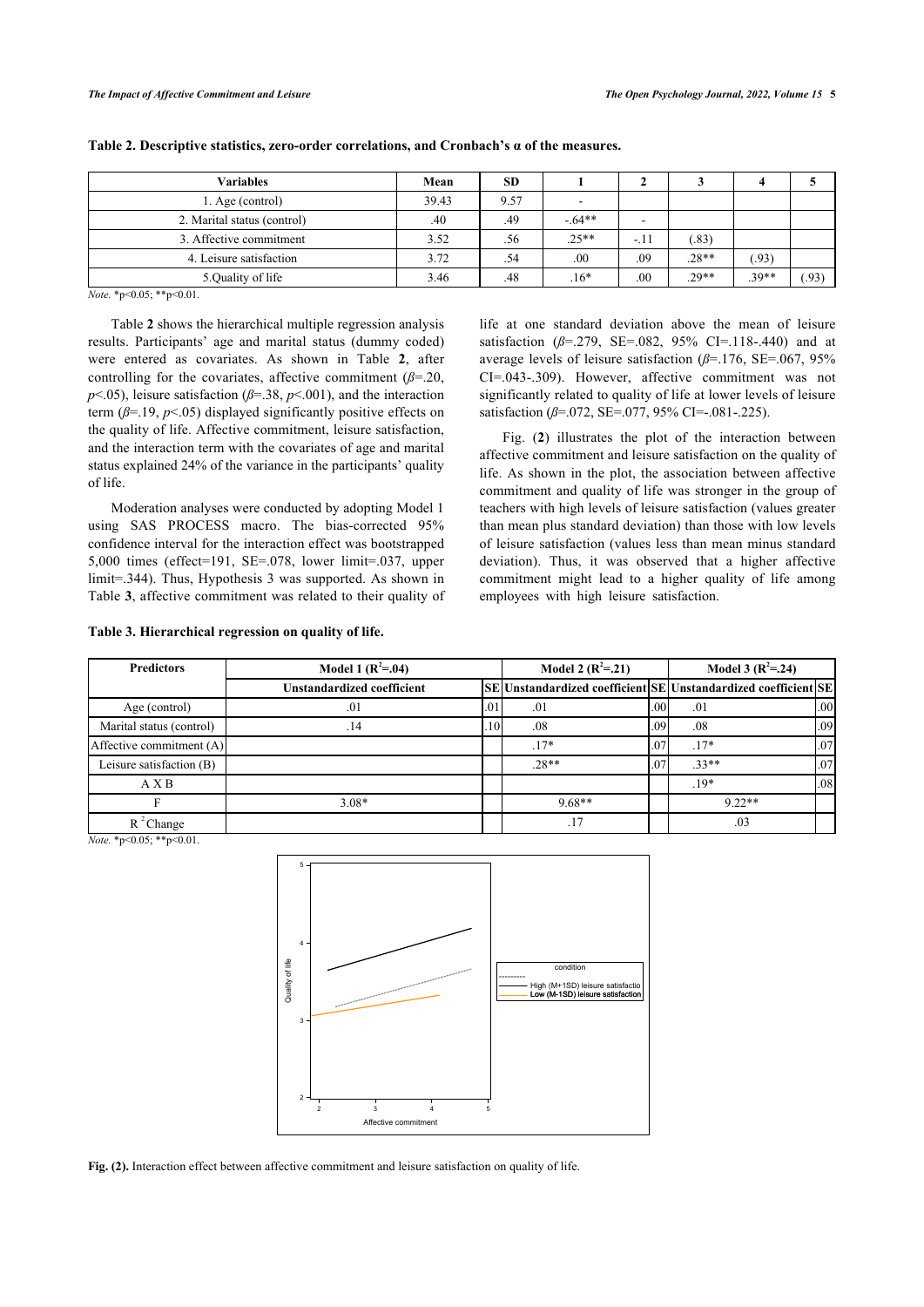| Moderator  | <b>Effect</b><br><b>Bootstrapping SE</b> |          |                      | 95% CI        |
|------------|------------------------------------------|----------|----------------------|---------------|
| High level | .28                                      | $_{.08}$ | .00                  | .12, .44]     |
| Average    | .18                                      | .07      | .01                  | $.04, .31$ ]  |
| Low level  | .07                                      | .08      | $\sim$ $\sim$<br>.33 | $[-.08, .23]$ |

#### **4. DISCUSSION**

This study examined the association of childcare teachers' affective commitment and leisure satisfaction with their quality of life, as well as the moderating role of leisure satisfaction in the relationship between their affective commitment and quality of life. First, the finding that affective commitment related to the quality of life extended the results of previous studies, which reported a positive association between affective commitment and quality of work-life in an organization [[25](#page-7-1), [70\]](#page-8-6). The findings of this study imply that the positive attitude of employees, such as their affective commitment, is essential for individuals as well as organizations. Moreover, employees' leisure satisfaction displayed a significant positive relationship with their quality of life in the present study. A previous study showed that leisure participation among high school teachers and college professors negatively predicted job stress, which negatively predicted their life satisfaction [\[71\]](#page-8-7). Given the observed positive relationship between leisure satisfaction and the quality of life of college students [[35,](#page-7-11) [72](#page-8-8), [73](#page-8-9)], the general public [[74\]](#page-8-10), and health professionals [\[38\]](#page-7-33), the findings of this study also suggest that the leisure domain needs to be considered to improve the quality of life of female childcare teachers. Leisure experiences have the potential to enhance individuals' general well-being and their ability to manage stress [\[72](#page-8-8)]. The findings show the importance of leisure-related variables in enhancing well-being among employees in non-Western cultural contexts.

Second, the moderation analyses demonstrated that leisure satisfaction moderated the strength of the relationship between affective commitment and quality of life. The interface between work and nonwork activities has gained increased interest among organizational psychologists [[75](#page-8-11)]. The findings of this study that combine both domains suggest that leisure is not the opposite aspect of affective workplace commitment, thus emphasizing the importance of work-life balance. Worklife balance can be defined as "sufficient time to meet commitments at both home and work" (p.263) [[76\]](#page-8-12). It can also be subjectively defined as "a perceived balance between work and the rest of life" (p.263) [[76](#page-8-12)]. The present findings imply that active involvement in different domains of life reduces isolation and enhances one's quality of life. A study that examined women in the US construction industry revealed that a balance between their work and personal time was one of the six most commonly reported factors that increased their desire to stay with their employer, whereas a poor balance between work and personal time was one of the six most commonly reported factors that increased their desire to leave [[77](#page-8-13)]. Worklife imbalance could make it difficult for employees to preserve their well-being and could weaken their emotional bonds with the organization. Although work-life balance encompasses different formulations and theories, it has been recognized as the achievement of satisfying experiences in life domains and requires various resources, such as energy, time, and commitment, to be well distributed across domains[[78](#page-8-14)]. Consistent with previous research, the present study, using a community sample in Korea, revealed that integrating affective commitment and leisure satisfaction enhances the quality of life. It showed that the work-life and personal life domains could interact to improve the quality of life for female childcare teachers in Korea. A previous study showed affective commitment associated with favorable work-related outcomes, including employee engagement [\[27\]](#page-7-3). The findings of the current study demonstrated that well-being, such as quality of life, is affected by affective commitment in work and leisure satisfaction in a personal context. Given that an imbalance in demands of varied roles rarely leads to long-term positive outcomes[[78\]](#page-8-14), an imbalance between work and personal leisure domains must be considered. The job design process can be enriched by considering these intertwining factors related to the quality of life from a whole-life perspective. The findings regarding the association between work and leisure domains would help better understand work-life balance beliefs. The intervention to foster well-being for female employees may ensure work-life balance, incorporating workrelated and leisure roles in their daily lives.

#### **LIMITATIONS AND FUTURE SCOPE OF RESEARCH**

There are several limitations to this study that should be carefully considered. First, the sample size of this crosssectional study was small and was obtained using convenience sampling during the COVID-19 pandemic. Since a small sample size from convenience sampling reduces the representativeness of the sample, its findings should be generalized with caution. Future studies would benefit from larger samples with diverse workforces. Second, the participants in the present study were all female, but this was reflective of the extremely high proportion of female childcare teachers in Korea. Future studies that examine gender differences regarding quality of life across different workplaces could be insightful. For example, in a meta-analysis, leisure satisfaction was more strongly associated with subjective wellbeing for working men than for working women [\[30](#page-7-6)]. Third, the measures used in this study were derived exclusively from self-reported questionnaires. In addition, there might be a possible similar correlation between leisure satisfaction and quality of life. Future studies need to investigate other variables affecting the quality of life, including work-related and nonwork-related factors, using both quantitative and qualitative methods. In addition, future research needs t investigate mediation models using different factors and alternative conceptual models, such as affective commitment, as a moderator to better understand the mechanisms that influence the quality of life. With increased interest in quality of life among employees from a whole life perspective, more research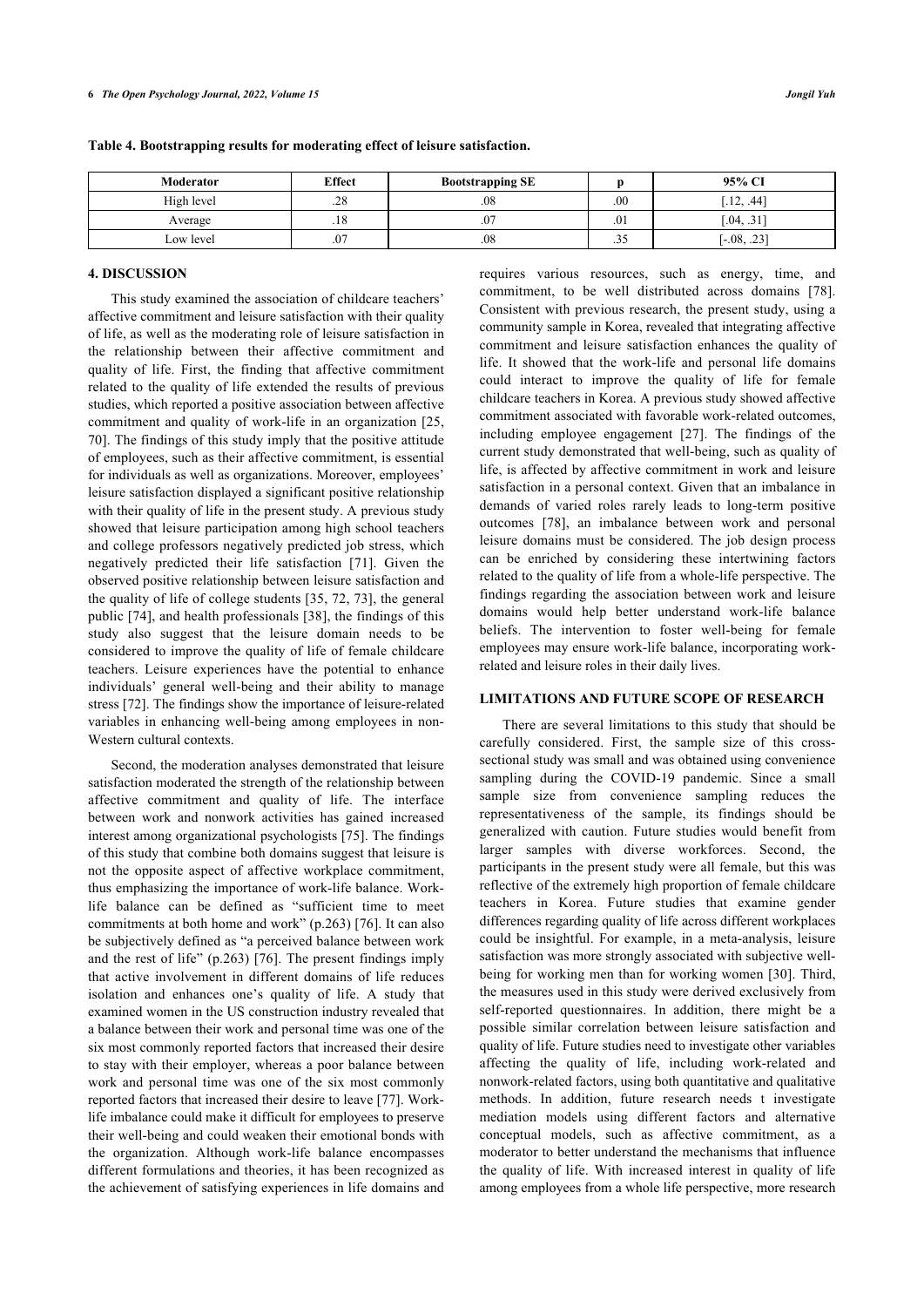<span id="page-6-0"></span>needs to be designed to explore the role of affective commitment and leisure-related variables in various occupations in different cultural contexts.

#### **CONCLUSION**

<span id="page-6-5"></span><span id="page-6-4"></span><span id="page-6-3"></span><span id="page-6-2"></span><span id="page-6-1"></span>This study demonstrated the interplay between affective commitment, leisure satisfaction, and quality of life. The findings of this study highlighted the significance of affective commitment and leisure satisfaction in enhancing employees' quality of life. The association is more robust for employees who are satisfied with their leisure experiences. The balance between work and personal life domains has become increasingly essential, and work environments have changed dynamically during the COVID-19 pandemic. Employees need to allocate time specifically for leisure to prevent burnout. The findings of this study provide substantial support for the need to build a supportive environment in the workplace to ensure employees are provided sufficient leisure time. Ensuring the balance between employees' attachment to the organization and their satisfaction with their personal leisure time would improve quality of life and prevent burnout, ultimately decreasing turnover.

# <span id="page-6-7"></span><span id="page-6-6"></span>**ETHICS APPROVAL AND CONSENT TO PARTICIPATE**

<span id="page-6-8"></span>This research was approved by the Research Ethics Committee of the Duksung Women's University in Seoul, Korea (reference no. 2021-006-021-B).

#### <span id="page-6-9"></span>**HUMAN AND ANIMAL RIGHTS**

<span id="page-6-11"></span><span id="page-6-10"></span>No animals were used in this research. All human research procedures were followed in accordance with the ethical standards of the committee responsible for human experimentation (institutional and national) and with the Helsinki Declaration of 1975, as revised in 2013.

#### <span id="page-6-12"></span>**CONSENT FOR PUBLICATION**

Informed consent was taken from all participants when they were enrolled.

# <span id="page-6-13"></span>**STANDARDS OF REPORTING**

<span id="page-6-14"></span>STROBE guidelines and methodologies were followed in this study.

# **AVAILABILITY OF DATA AND MATERIALS**

<span id="page-6-15"></span>The data supporting the findings of this study are available from the corresponding author upon reasonable request.

#### <span id="page-6-16"></span>**FUNDING**

None.

# <span id="page-6-17"></span>**CONFLICT OF INTEREST**

<span id="page-6-18"></span>The author declares no conflict of interest, financial or otherwise.

# <span id="page-6-19"></span>**ACKNOWLEDGEMENTS**

Declared none.

# **REFERENCES**

[27734769\]](http://www.ncbi.nlm.nih.gov/pubmed/27734769)

- [1] Barcaccia B, Esposito G, Matarese M, Bertolaso M, Elvira M, De Marinis MG. Defining quality of life: A wild-goose chase? Eur J Psychol 2013; 9(1): 185-203. [\[http://dx.doi.org/10.5964/ejop.v9i1.484\]](http://dx.doi.org/10.5964/ejop.v9i1.484)
- [2] Theofilou P. Quality of life: Definition and measurement. Eur J Psychol 2013; 9(1): 150-62.
- [\[http://dx.doi.org/10.5964/ejop.v9i1.337\]](http://dx.doi.org/10.5964/ejop.v9i1.337) [3] Felce D, Perry J. Quality of life: Its definition and measurement. Res Dev Disabil 1995; 16(1): 51-74.
- [\[http://dx.doi.org/10.1016/0891-4222\(94\)00028-8\]](http://dx.doi.org/10.1016/0891-4222(94)00028-8) [PMID: [7701092\]](http://www.ncbi.nlm.nih.gov/pubmed/7701092) [4] Gasper D. Understanding the diversity of conceptions of well-being
- and quality of life. J Socio-Economics 2010; 39(3): 351-60. [\[http://dx.doi.org/10.1016/j.socec.2009.11.006](http://dx.doi.org/10.1016/j.socec.2009.11.006)]
- [5] Eckermann E. The quality of life of adults. Springer: Handbook of Social Indicators and Quality of Life Reserch 2012; pp. 373-80. [\[http://dx.doi.org/10.1007/978-94-007-2421-1\\_17\]](http://dx.doi.org/10.1007/978-94-007-2421-1_17)
- [6] Adeyemo DA. AAdeyemo DA., Dzever LT, Lambert NJ. Organizational climate, leadership style and emotional intelligence as predictors of quality of work life among bank workers in Ibadan, Nigeria. Eur Sci J 2015; 11(4): 110-30.
- [7] Bagtasos MR. Quality of work life: A review of literature. DLSU Business Economics Rev 2011; 20(2): 1-8. [\[http://dx.doi.org/10.3860/ber.v20i2.1909\]](http://dx.doi.org/10.3860/ber.v20i2.1909)
- [8] Nanjundeswaraswamy TS, Swamy DR. Review of literature on quality of worklife. Int J Qual Res 2013; 7(2): 201-14.
- [9] Nowrouzi B, Giddens E, Gohar B, Schoenenberger S, Bautista MC, Casole J. The quality of work life of registered nurses in Canada and the United States: A comprehensive literature review. Int J Occup Environ Health 2016; 22(4): 341-58. [\[http://dx.doi.org/10.1080/10773525.2016.1241920](http://dx.doi.org/10.1080/10773525.2016.1241920)] [PMID:
- [10] Santos A, Hayward T, Ramos HM. Organizational culture, work and personal goals as predictors of employee well-being. J Organizational Culture. Communication Conflict 2012; 16(1): 25-48.
- [11] Mensah AO, Lebbaeus A. The influence of employees' self-efficacy on their quality of work life: The case of Cape Coast, Ghana. Int J Bus Soc Sci 2013; 4(2): 195-205.
- [12] Pio RJ, Tampi JRE. The influence of spiritual leadership on quality of work life, job satisfaction and organizational citizenship behavior. Int J Law Manag 2018; 60(2): 757-67. [\[http://dx.doi.org/10.1108/IJLMA-03-2017-0028](http://dx.doi.org/10.1108/IJLMA-03-2017-0028)]

[13] Allen NJ, Meyer JP. The measurement and antecedents of affective,

- continuance and normative commitment to the organization. J Occup Psychol 1990; 63(1): 1-18. [\[http://dx.doi.org/10.1111/j.2044-8325.1990.tb00506.x](http://dx.doi.org/10.1111/j.2044-8325.1990.tb00506.x)]
- [14] Meyer JP, Stanley DJ, Herscovitch L, Topolnytsky L. Affective, continuance, and normative commitment to the organization: A metaanalysis of antecedents, correlates, and consequences. J Vocat Behav 2002; 61(1): 20-52.

[\[http://dx.doi.org/10.1006/jvbe.2001.1842](http://dx.doi.org/10.1006/jvbe.2001.1842)]

- [15] English B, Morrison D, Chalon C. Moderator effects of organizational tenure on the relationship between psychological climate and affective commitment. J Manage Dev 2010; 29(4): 394-408. [\[http://dx.doi.org/10.1108/02621711011039187\]](http://dx.doi.org/10.1108/02621711011039187)
- [16] Koo B, Yu J, Chua BL, Lee S, Han H. Relationships among emotional and material rewards, job satisfaction, burnout, affective commitment, job performance, and turnover intention in the hotel industry. J Qual Assur Hosp Tour 2020; 21(4): 371-401. [\[http://dx.doi.org/10.1080/1528008X.2019.1663572](http://dx.doi.org/10.1080/1528008X.2019.1663572)]
- [17] Parvar MRF, Allameh SM, Ansari R. Effect of quality of work life on organizational commitment by SEM (case study: OICO company). Int J Acad Res Bus Soc Sci 2013; 3(10): 135-44. [\[http://dx.doi.org/10.6007/IJARBSS/v3-i10/285](http://dx.doi.org/10.6007/IJARBSS/v3-i10/285)]
- [18] Shabir S, Gani A. Impact of work–life balance on organizational commitment of women health-care workers: Structural modeling approach. Int J Organ Anal 2020; 28(4): 917-39. [\[http://dx.doi.org/10.1108/IJOA-07-2019-1820\]](http://dx.doi.org/10.1108/IJOA-07-2019-1820)
- [19] Colquitt JA, LePine JA, Wesson MJ. Organizational behavior: Essentials for improving performance and commitment. New York: McGraw-Hill/Irwin 2010.
- [20] Ko JW, Price JL, Mueller CW. Assessment of Meyer and Allen's three-component model of organizational commitment in South Korea. J Appl Psychol 1997; 82(6): 961-73. [\[http://dx.doi.org/10.1037/0021-9010.82.6.961](http://dx.doi.org/10.1037/0021-9010.82.6.961)]
- [21] Ampofo ET. Mediation effects of job satisfaction and work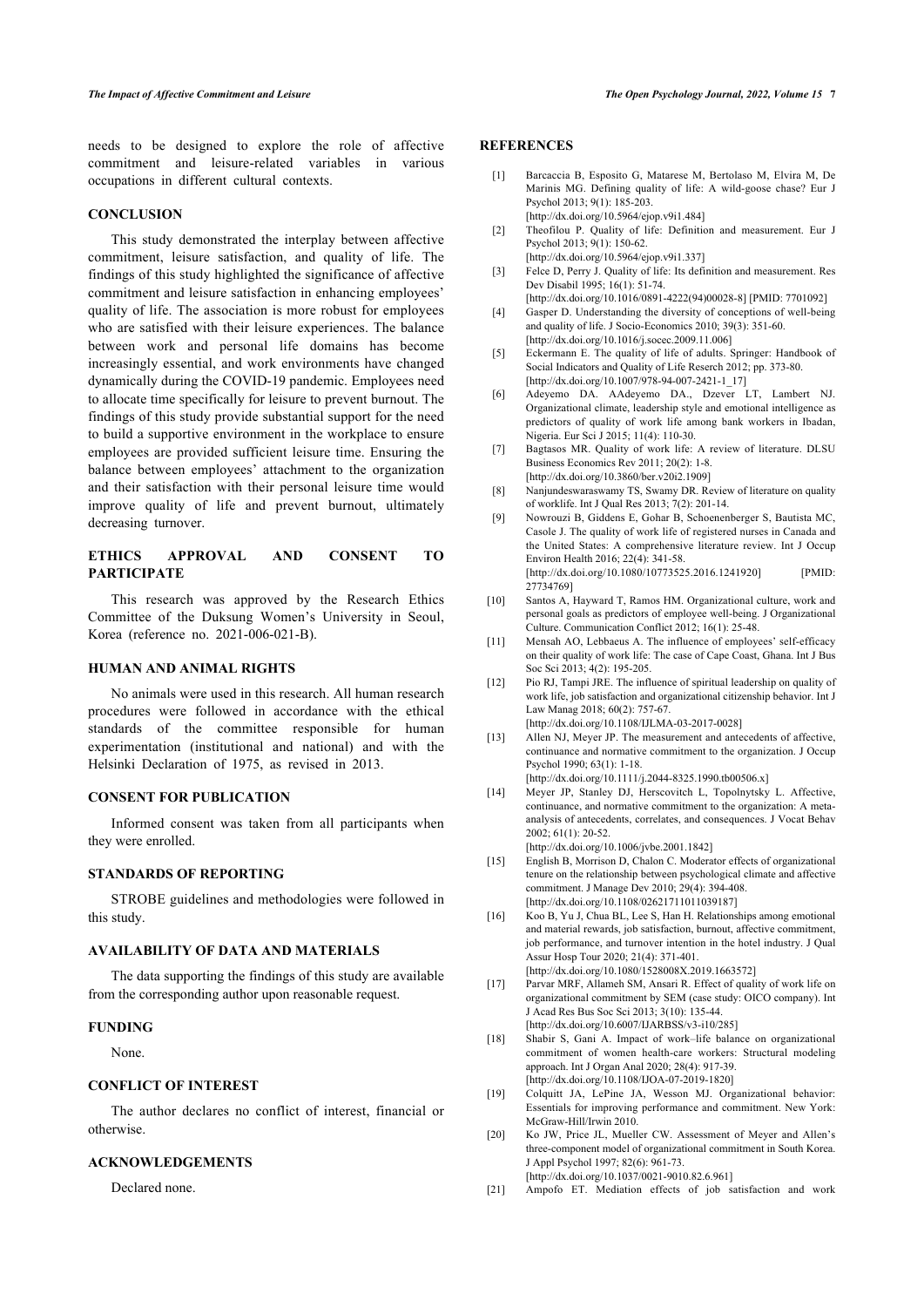engagement on the relationship between organisational embeddedness and affective commitment among frontline employees of star–rated hotels in Accra. J Hosp Tour Manag 2020; 44: 253-62. [\[http://dx.doi.org/10.1016/j.jhtm.2020.06.002](http://dx.doi.org/10.1016/j.jhtm.2020.06.002)]

- <span id="page-7-18"></span><span id="page-7-17"></span>[22] Orgambídez A, Benítez M. Understanding the link between work engagement and affective organisational commitment: The moderating effect of role stress. Int J Psychol 2021; 56(5): 791-800. [\[http://dx.doi.org/10.1002/ijop.12741](http://dx.doi.org/10.1002/ijop.12741)] [PMID: [33462805\]](http://www.ncbi.nlm.nih.gov/pubmed/33462805)
- <span id="page-7-19"></span>[23] Saha S, Kumar SP. Organizational culture as a moderator between affective commitment and job satisfaction: Empirical evidence from Indian public sector enterprises. Int J Public Sector Management 2018; 31(2): 184-206.
- [\[http://dx.doi.org/10.1108/IJPSM-03-2017-0078](http://dx.doi.org/10.1108/IJPSM-03-2017-0078)]
- <span id="page-7-0"></span>[24] Yasin T, Khalid S. Organizational cynicism, work related quality of life and organizational commitment in employees. Pakistan J Commerce Soc Sci 2015; 9(2): 568-82.
- <span id="page-7-20"></span><span id="page-7-1"></span>[25] Stinglhamber F, Marique G, Caesens G, *et al.* Employees' organizational identification and affective organizational commitment: An integrative approach. PLoS One 2015; 10(4)e0123955 [\[http://dx.doi.org/10.1371/journal.pone.0123955\]](http://dx.doi.org/10.1371/journal.pone.0123955) [PMID: [25875086](http://www.ncbi.nlm.nih.gov/pubmed/25875086)]
- <span id="page-7-21"></span><span id="page-7-2"></span>[26] Yukongdi V, Shrestha P. The influence of affective commitment, job satisfaction and job stress on turnover intention: A study of Nepalese bank employees. Rev Integrative Business Economics Res 2020; 9(1): 88-98.
- <span id="page-7-3"></span>[27] Kaur P, Mittal A. Meaningfulness of work and employee engagement: The role of affective commitment. Open Psychol J 2020; 13(1): 115-22.

[\[http://dx.doi.org/10.2174/1874350102013010115\]](http://dx.doi.org/10.2174/1874350102013010115)

- <span id="page-7-4"></span>[28] McLean DD, Hurd AR, Anderson DM. Kraus' Recreation and Leisure in Modern Society. 11th ed. Burlington: Jones & Bartlett Learning 2019.
- <span id="page-7-5"></span>[29] Newman DB, Tay L, Diener E. Leisure and subjective well-being: A model of psychological mechanisms as mediating factors. J Happiness Stud 2014; 15(3): 555-78.

[\[http://dx.doi.org/10.1007/s10902-013-9435-x](http://dx.doi.org/10.1007/s10902-013-9435-x)]

- <span id="page-7-22"></span><span id="page-7-6"></span>[30] Kuykendall L, Tay L, Ng V. Leisure engagement and subjective wellbeing: A meta-analysis. Psychol Bull 2015; 141(2): 364-403. [\[http://dx.doi.org/10.1037/a0038508\]](http://dx.doi.org/10.1037/a0038508) [PMID: [25602273](http://www.ncbi.nlm.nih.gov/pubmed/25602273)]
- <span id="page-7-7"></span>[31] Beard JG, Ragheb MG. Measuring leisure satisfaction. J Leis Res 1980; 12(1): 20-33.

[\[http://dx.doi.org/10.1080/00222216.1980.11969416\]](http://dx.doi.org/10.1080/00222216.1980.11969416)

- <span id="page-7-23"></span><span id="page-7-8"></span>[32] Ito E, Walker GJ, Liu H, Mitas O. A cross-cultural/national study of Canadian, Chinese, and Japanese university students' leisure satisfaction and subjective well-being. Leis Sci 2017; 39(2): 186-204. [\[http://dx.doi.org/10.1080/01490400.2016.1165637](http://dx.doi.org/10.1080/01490400.2016.1165637)]
- <span id="page-7-24"></span><span id="page-7-9"></span>[33] Chick G, Hsu YC, Yeh CK, Hsieh CM. Leisure constraints, leisure satisfaction, life satisfaction, and self-rated health in six cities in Taiwan. Leis Sci 2015; 37(3): 232-51. [\[http://dx.doi.org/10.1080/01490400.2014.967897\]](http://dx.doi.org/10.1080/01490400.2014.967897)
- <span id="page-7-25"></span><span id="page-7-10"></span>[34] Zhou B, Zhang Y, Dong E, Ryan C, Li P. Leisure satisfaction and quality of life of residents in Ningbo, China. J Leis Res 2021; 52(4): 1-18.

[\[http://dx.doi.org/10.1080/00222216.2021.1931989](http://dx.doi.org/10.1080/00222216.2021.1931989)]

- <span id="page-7-26"></span><span id="page-7-11"></span>[35] Liu H. Personality, leisure satisfaction, and subjective well-being of serious leisure participants. Soc Behav Personal 2014; 42(7): 1117-25. [\[http://dx.doi.org/10.2224/sbp.2014.42.7.1117](http://dx.doi.org/10.2224/sbp.2014.42.7.1117)]
- <span id="page-7-12"></span>[36] Liu H, Chen X, Zhang H. Leisure satisfaction and happiness: The moderating role of religion. Leis Stud 2021; 40(2): 212-26. [\[http://dx.doi.org/10.1080/02614367.2020.1808051](http://dx.doi.org/10.1080/02614367.2020.1808051)]
- <span id="page-7-27"></span><span id="page-7-13"></span>[37] Spiers A, Walker GJ. The effects of ethnicity and leisure satisfaction on happiness, peacefulness, and quality of life. Leis Sci 2009; 31(1): 84-99.
	- [\[http://dx.doi.org/10.1080/01490400802558277\]](http://dx.doi.org/10.1080/01490400802558277)
- <span id="page-7-33"></span><span id="page-7-29"></span><span id="page-7-28"></span>[38] Tokay Argan M, Mersin S. Life satisfaction, life quality, and leisure satisfaction in health professionals. Perspect Psychiatr Care 2021;  $57(2)$ : 660-6
	- [\[http://dx.doi.org/10.1111/ppc.12592\]](http://dx.doi.org/10.1111/ppc.12592) [PMID: [33216397](http://www.ncbi.nlm.nih.gov/pubmed/33216397)]
- <span id="page-7-30"></span><span id="page-7-14"></span>[39] Liu H, Yeh CK, Chick GE, Zinn HC. An exploration of meanings of leisure: A Chinese perspective. Leis Sci 2008; 30(5): 482-8. [\[http://dx.doi.org/10.1080/01490400802353257\]](http://dx.doi.org/10.1080/01490400802353257)
- <span id="page-7-31"></span><span id="page-7-15"></span>[40] Ito E, Walker GJ, Liang H. A systematic review of non-Western and cross-cultural/national leisure research. J Leis Res 2014; 46(2): 226-39.

[\[http://dx.doi.org/10.1080/00222216.2014.11950322\]](http://dx.doi.org/10.1080/00222216.2014.11950322)

<span id="page-7-32"></span><span id="page-7-16"></span>[41] Liang J, Yamashita T, Brown JS. Leisure satisfaction and quality of life in China, Japan, and South Korea: A comparative study using AsiaBarometer 2006. J Happiness Stud 2013; 14(3): 753-69.

[\[http://dx.doi.org/10.1007/s10902-012-9353-3\]](http://dx.doi.org/10.1007/s10902-012-9353-3)

[42] Lin JH, Wong JY, Ho CH. Promoting frontline employees' quality of life: Leisure benefit systems and work-to-leisure conflicts. Tour Manage 2013; 36: 178-87.

[\[http://dx.doi.org/10.1016/j.tourman.2012.12.009](http://dx.doi.org/10.1016/j.tourman.2012.12.009)]

[43] Sonnentag S, Arbeus H, Mahn C, Fritz C. Exhaustion and lack of psychological detachment from work during off-job time: Moderator effects of time pressure and leisure experiences. J Occup Health Psychol 2014; 19(2): 206-16. [\[http://dx.doi.org/10.1037/a0035760](http://dx.doi.org/10.1037/a0035760)] [PMID: [24635737\]](http://www.ncbi.nlm.nih.gov/pubmed/24635737)

- [44] Gui J, Kono S, Walker GJ. How do work and leisure contribute to Hong Kong Chinese' life satisfaction? J Leis Res 2021; 52(4): 508-28. [\[http://dx.doi.org/10.1080/00222216.2020.1855488](http://dx.doi.org/10.1080/00222216.2020.1855488)]
- [45] Kang H, Wang J. Creating their own work-life balance: Experiences of highly educated and married female employees in South Korea. Asian Women 2018; 34(2): 1-31. [\[http://dx.doi.org/10.14431/aw.2018.06.34.2.1\]](http://dx.doi.org/10.14431/aw.2018.06.34.2.1)
- [46] Organisation for Economic Co-operation and Development (OECD).
- OECD Better Life Index 2021[.https://www.oecdbetterlifeindex.org](https://www.oecdbetterlifeindex.org) [47] Choi EY, Choi SH, Lee H. The association between job quality profiles and work-life balance among female employees in Korea: A latent profile analysis. Int J Environ Res Public Health 2021; 18(4): 1672.

[\[http://dx.doi.org/10.3390/ijerph18041672\]](http://dx.doi.org/10.3390/ijerph18041672) [PMID: [33572436](http://www.ncbi.nlm.nih.gov/pubmed/33572436)]

- [48] Hall-Kenyon KM, Bullough RV, MacKay KL, Marshall EE. Preschool teacher well-being: A review of the literature. Early Child Educ J 2014; 42(3): 153-62. [\[http://dx.doi.org/10.1007/s10643-013-0595-4\]](http://dx.doi.org/10.1007/s10643-013-0595-4)
- [49] Harper E, Wilson R. Work in early childhood education: Protocol of a systematic review. Int J Educ Res 2020; 103101622
- [\[http://dx.doi.org/10.1016/j.ijer.2020.101622\]](http://dx.doi.org/10.1016/j.ijer.2020.101622) [50] Jennings PA. Comprehensive systems of support: Where do we go from here? J Appl Dev Psychol 2019; 61: 56-60.

[\[http://dx.doi.org/10.1016/j.appdev.2019.02.005](http://dx.doi.org/10.1016/j.appdev.2019.02.005)]

- [51] Totenhagen CJ, Hawkins SA, Casper DM, Bosch LA, Hawkey KR, Borden LM. Retaining early childhood education workers: A review of the empirical literature. J Res Child Educ 2016; 30(4): 585-99. [\[http://dx.doi.org/10.1080/02568543.2016.1214652](http://dx.doi.org/10.1080/02568543.2016.1214652)]
- [52] Cho EK, Couse LJ. Early childhood teacher policy in the United States.: Continuing issues, overcoming barriers, and envisioning the future. Int J Child Care Educ Policy 2008; 2(2): 15-30. [\[http://dx.doi.org/10.1007/2288-6729-2-2-15\]](http://dx.doi.org/10.1007/2288-6729-2-2-15)
- [53] Faulkner M, Gerstenblatt P, Lee A, Vallejo V, Travis D. Childcare providers: Work stress and personal well-being. J Early Child Res 2016; 14(3): 280-93.

[\[http://dx.doi.org/10.1177/1476718X14552871](http://dx.doi.org/10.1177/1476718X14552871)]

- [54] Hu S. Understand the turnover intention among kindergarten teachers in chinese mainland. J Research. Policy Prac Teachers Teacher Educ 2020; 10(1): 95-109.
- [55] Baek K, Chung J. Identifying health risks and providing alternatives for childcare teachers. J Critical Soc Policy 2021; 73: 41-77.
- [56] Korea Institute of Child Care and Education. Childcare center survey 2018.[http://www.mohw.go.kr/react/jb/sjb030301vw.jsp?PAR\\_MENU](http://www.mohw.go.kr/react/jb/sjb030301vw.jsp?PAR_MENU_ID=03&MENU_ID=032902&CONT_SEQ=349978&page=1) [\\_ID=03&MENU\\_ID=032902&CONT\\_SEQ=349978&page=1](http://www.mohw.go.kr/react/jb/sjb030301vw.jsp?PAR_MENU_ID=03&MENU_ID=032902&CONT_SEQ=349978&page=1)
- [57] Korean Education Development Institute. 2001.Statistical yearbook of education Available from: [https://kess.kedi.re.kr/publ/view?survSeq=2001&publSeq=2&menuSe](https://kess.kedi.re.kr/publ/view?survSeq=2001&publSeq=2&menuSeq=3894&itemCode=02&language=en#) [q=3894&itemCode=02&language=en#](https://kess.kedi.re.kr/publ/view?survSeq=2001&publSeq=2&menuSeq=3894&itemCode=02&language=en#)
- [58] Korean Education Development Institute. 2021.Statistical yearbook of education Available from: [http://www.mohw.go.kr/upload/viewer/skin/doc.html?fn=1620023530](http://www.mohw.go.kr/upload/viewer/skin/doc.html?fn=1620023530919_20210503153211.pdf&rs=/upload/viewer/result/202202/) [919\\_20210503153211.pdf&rs=/upload/viewer/result/202202/](http://www.mohw.go.kr/upload/viewer/skin/doc.html?fn=1620023530919_20210503153211.pdf&rs=/upload/viewer/result/202202/)
- [59] Cumming T. Early childhood educators' well-being: An updated review of the literature. Early Child Educ J 2017; 45(5): 583-93. [\[http://dx.doi.org/10.1007/s10643-016-0818-6\]](http://dx.doi.org/10.1007/s10643-016-0818-6)
- [60] Hayes AF. Introduction to mediation, moderation, and conditional process analysis: A regression-based approach. New York: The Guilford 2013.
- [61] Jung S. The effects of directors' Coaching leadership, Child care center teachers' Job stress and empowerment on teachers' Organizational commitment. Busan: Donga University 2015.
- [62] Kang Y. Impact of the transformational leadership of childcare center principals on the organizational commitment of childcare teachers: with priority given to the moderating effects of job satisfaction dissertation. Seoul: Hanyoung University 2013.
- [63] Ahn B. The development of leisure satisfaction measurement of korean adults dissertation. Seoul: Yonsei University 2009.